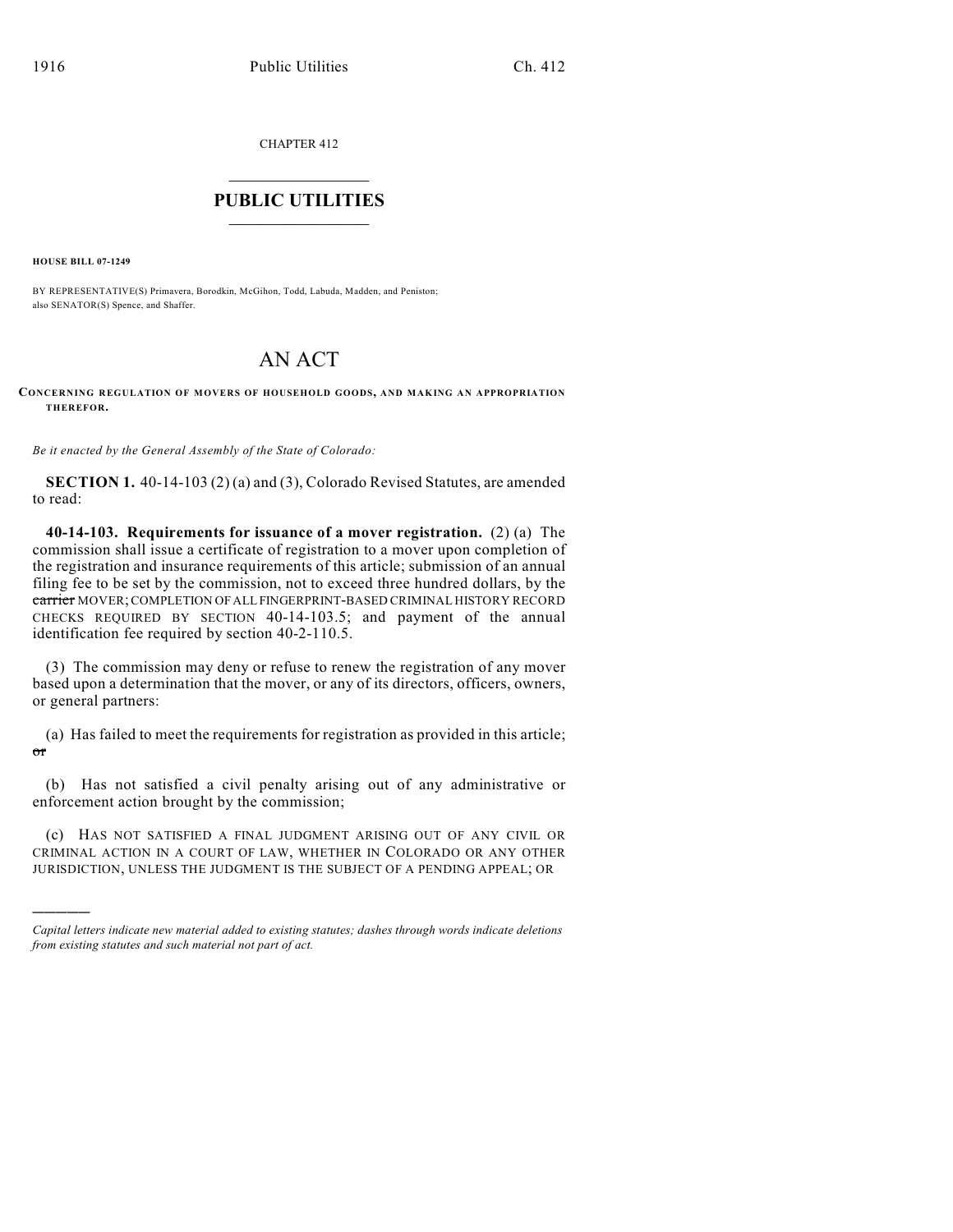(d) IS NOT OF GOOD MORAL CHARACTER, AS DETERMINED BY THE COMMISSION BASED ON THE RESULTS OF THE CRIMINAL HISTORY RECORD CHECK REQUIRED BY SECTION 40-14-103.5 OR FOR OTHER DOCUMENTED REASONS.

**SECTION 2.** Article 14 of title 40, Colorado Revised Statutes, is amended BY THE ADDITION OF A NEW SECTION to read:

**40-14-103.5. Criminal history record check.** (1) PRIOR TO THE ISSUANCE OF A MOVER REGISTRATION PURSUANT TO THIS ARTICLE, EACH APPLICANT FOR A NEW REGISTRATION AND EACH DIRECTOR, OFFICER, OWNER, AND GENERAL PARTNER THEREOF SHALL SUBMIT A SET OF HIS OR HER FINGERPRINTS TO THE COLORADO BUREAU OF INVESTIGATION FOR THE PURPOSE OF CONDUCTING A STATE AND NATIONAL FINGERPRINT-BASED CRIMINAL HISTORY RECORD CHECK UTILIZING RECORDS OF THE COLORADO BUREAU OF INVESTIGATION AND THE FEDERAL BUREAU OF INVESTIGATION. EACH SUCH PERSON SHALL PAY THE FEE ESTABLISHED BY THE COLORADO BUREAU OF INVESTIGATION FOR CONDUCTING THE FINGERPRINT-BASED CRIMINAL HISTORY RECORD CHECK. UPON COMPLETION OF THE CRIMINAL HISTORY RECORD CHECK, THE BUREAU SHALL FORWARD THE RESULTS TO THE COMMISSION.

(2) THE COMMISSION SHALL CONSIDER THE INFORMATION RESULTING FROM THE CRIMINAL HISTORY RECORD CHECKS IN ITS DETERMINATION AS TO WHETHER THE APPLICANT HAS MET THE STANDARDS SET FORTH IN SECTION 24-5-101 (2), C.R.S.

(3) NOTHING IN THIS SECTION SHALL PRECLUDE THE COMMISSION FROM MAKING FURTHER INQUIRIES INTO THE BACKGROUND OF THE APPLICANT.

**SECTION 3.** 40-14-106 (2), Colorado Revised Statutes, is amended to read:

**40-14-106. Revocation of mover registration - rules.** (2) (a) In addition to taking any other action authorized by law, the commission may revoke the mover registration of any person who:

(I) Fails or refuses to operate in accordance with this article, an order of the commission, or any applicable rules of the commission adopted in furtherance of this article;

(II) FAILS OR REFUSES TO ABIDE BY THE TERMS OF AN ARBITRATOR'S AWARD UNDER SECTION 40-14-114;

(III) NO LONGER SATISFIES THE REQUIREMENTS FOR A NEW OR RENEWED REGISTRATION UNDER SECTION 40-14-103; OR

(IV) ON OR AFTER JANUARY 1, 2008, HAS NOT SUBMITTED A SET OF FINGERPRINTS AND ALL REQUIRED FEES FOR A FINGERPRINT-BASED CRIMINAL HISTORY RECORD CHECK, PURSUANT TO SECTION 40-14-103.5, FOR EACH DIRECTOR, OFFICER, OWNER, AND GENERAL PARTNER OF THE MOVER.

(b) The revocation of a registration pursuant to this section shall conform to the provisions and procedures specified in article 4 of title 24, C.R.S.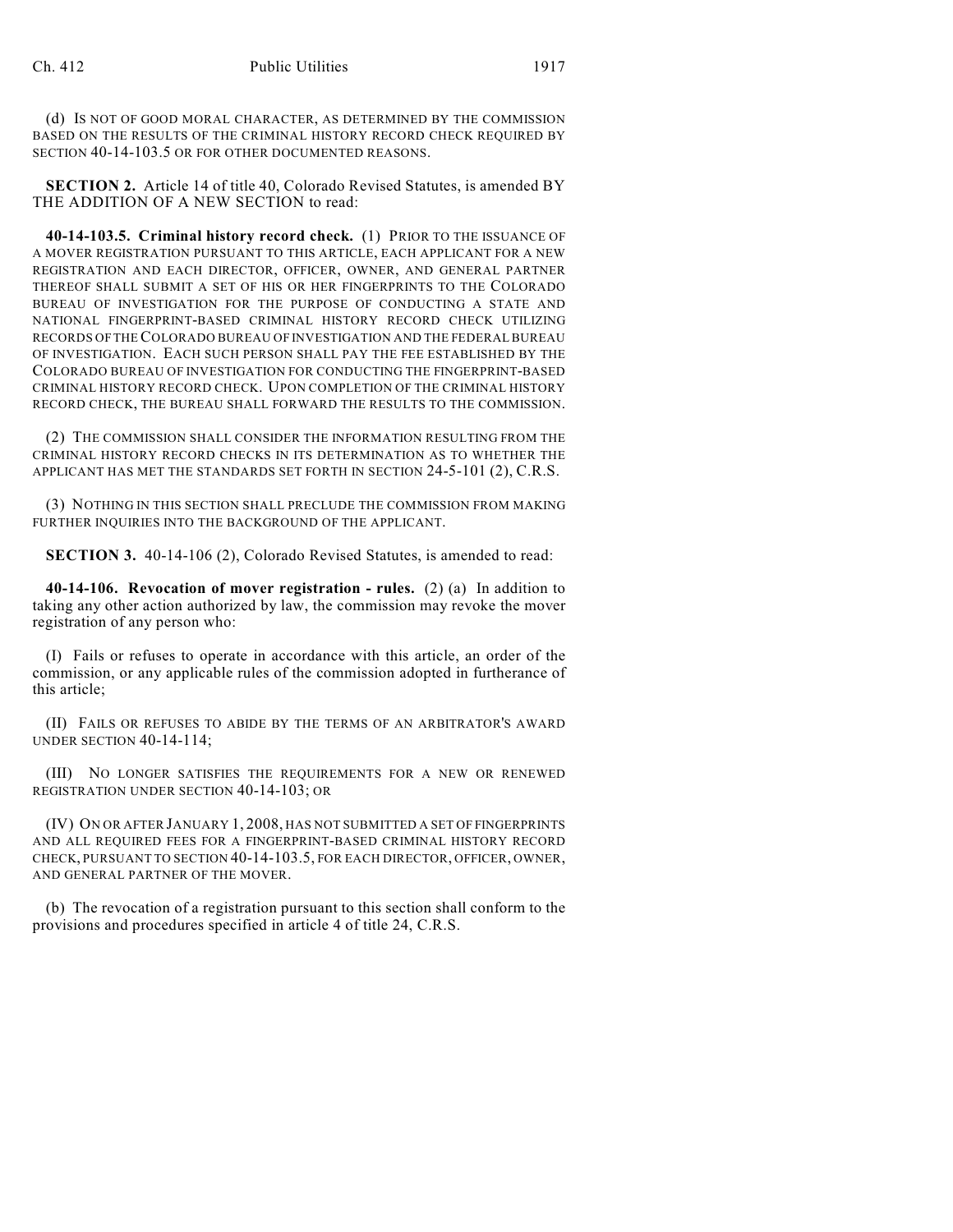**SECTION 4.** The introductory portion to 40-14-108 (1), Colorado Revised Statutes, is amended, and the said 40-14-108 is further amended BY THE ADDITION OF A NEW SUBSECTION, to read:

**40-14-108. Estimates for service.** (1) AT OR BEFORE THE TIME OF COMMENCING WORK, A mover who provides any moving or accessorial services shall provide THE SHIPPER WITH A CONSUMER ADVISEMENT AS SPECIFIED IN SUBSECTION (4) OF THIS SECTION AND, IN ADDITION, a document as specified by the public utilities commission to a prospective shipper that CONTAINING THE INFORMATION LISTED IN THIS SUBSECTION (1). SUCH DOCUMENT shall be signed and dated by the shipper and the mover and shall include:

(4) AT OR BEFORE THE TIME OF COMMENCING WORK, THE MOVER SHALL PROVIDE THE SHIPPER WITH A CONSUMER ADVISEMENT. THE MOVER SHALL RETAIN A COPY OF THE CONSUMER ADVISEMENT, SIGNED BY THE SHIPPER, FOR AT LEAST THREE YEARS AND SHALL MAKE THE COPY AVAILABLE TO THE COMMISSION UPON REQUEST. THE CONSUMER ADVISEMENT SHALL BE IN SUBSTANTIALLY THE FOLLOWING FORM:

## "**CONSUMER ADVISEMENT**

INTRASTATE MOVERS IN COLORADO ARE REGULATED BY THE COLORADO PUBLIC UTILITIES COMMISSION (PUC). EACH MOVER SHOULD HAVE A PUC REGISTRATION NUMBER. YOU ARE ENCOURAGED TO CONTACT THE PUC TO CONFIRM THAT THE MOVER YOU ARE USING IS INDEED REGISTERED IN COLORADO.

A MOVER THAT IS NOT REGISTERED MAY *NOT* WITHHOLD ANY OF YOUR PROPERTY TO ENFORCE PAYMENT OF MONEY DUE UNDER THE CONTRACT ("CARRIER'S LIEN").

A MOVER MUST INCLUDE ITS PUC REGISTRATION NUMBER, TRUE NAME, AND PHYSICAL (STREET) ADDRESS IN ALL ADVERTISEMENTS.

YOU SHOULD BE AWARE THAT THE TOTAL PRICE OF ANY HOUSEHOLD MOVE CAN CHANGE, BASED ON A NUMBER OF FACTORS THAT MAY INCLUDE, BUT ARE NOT LIMITED TO:

- ! ADDITIONAL SERVICES YOU REQUEST AT THE TIME OF THE MOVE;
- ! ADDITIONAL ITEMS TO BE MOVED THAT WERE NOT INCLUDED IN THE MOVER'S ORIGINAL ESTIMATE;
- ! CHANGES TO THE LOCATION OR ACCESSIBILITY OF BUILDING ENTRANCES, AT EITHER END OF THE MOVE, THAT WERE NOT INCLUDED IN THE MOVER'S ORIGINAL ESTIMATE;
- CHANGES TO THE PREVIOUSLY AGREED DATE OF PICKUP OR DELIVERY.

YOU SHOULD ALSO BE AWARE THAT, IN CASE OF A DISPUTE BETWEEN YOU AND THE MOVER, COLORADO HAS AN ARBITRATION PROCESS AVAILABLE TO RESOLVE THE DISPUTE WITHOUT GOING TO COURT.

IF YOU HAVE ANY QUESTIONS, YOU ARE ENCOURAGED TO CALL THE PUC FOR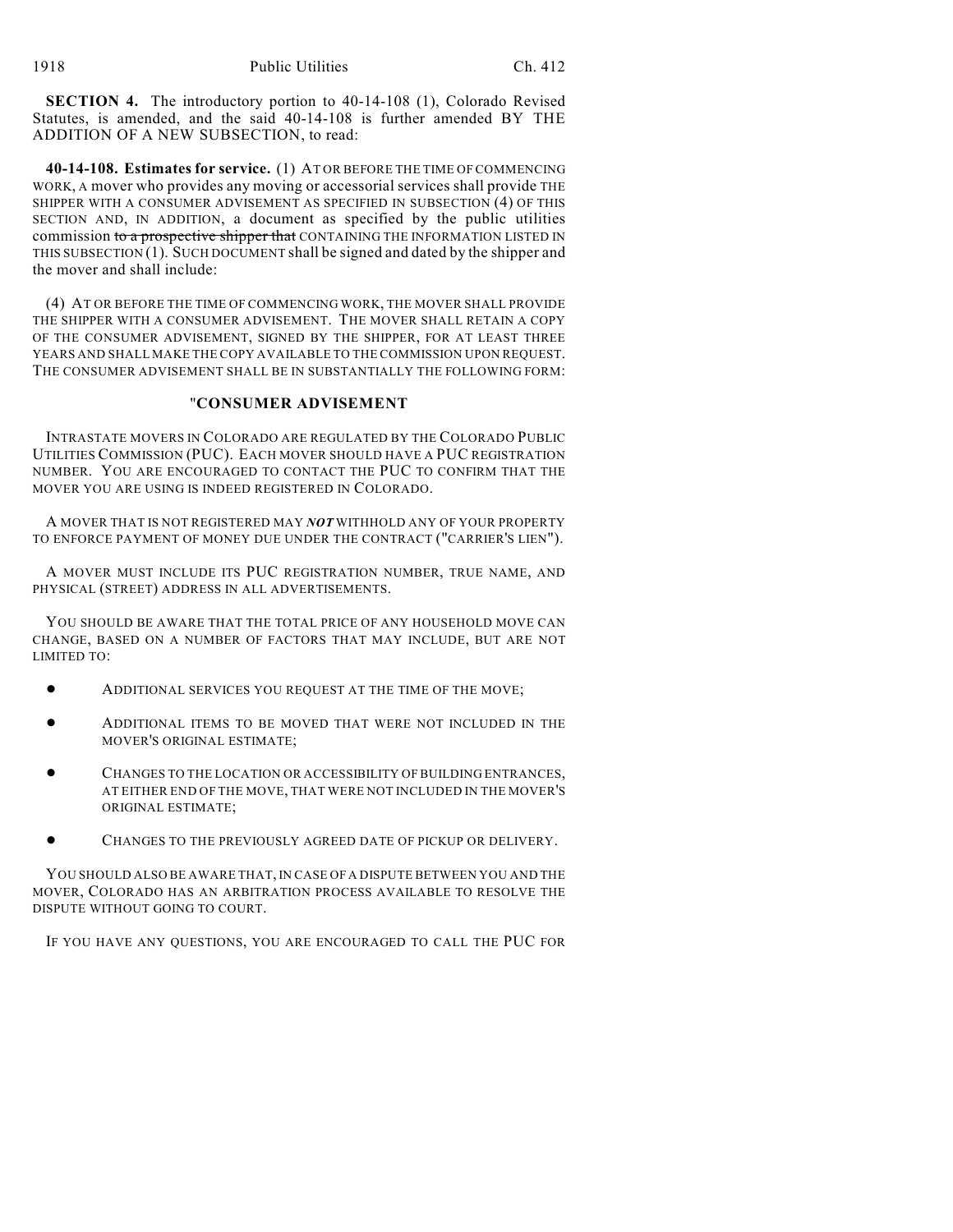GUIDANCE ON YOUR RIGHTS AND OBLIGATIONS.

*I ACKNOWLEDGE THAT I HAVE BEEN GIVEN A COPY OF THIS CONSUMER ADVISEMENT TO KEEP FOR MY RECORDS.*

*SIGNED \_\_\_\_\_\_\_\_\_\_\_\_\_\_\_\_\_\_\_\_\_\_\_\_\_\_ (SHIPPER).*"

**SECTION 5.** 40-14-112, Colorado Revised Statutes, is amended BY THE ADDITION OF A NEW SUBSECTION to read:

**40-14-112. Violations - penalties.** (4) A MOVER WITHOUT A CURRENT AND VALID REGISTRATION UNDER THIS ARTICLE SHALL NOT BE ENTITLED TO ACQUIRE OR ENFORCE A CARRIER'S LIEN UNDER SECTION 4-7-307 OR 4-7-308, C.R.S.

**SECTION 6.** Article 14 of title 40, Colorado Revised Statutes, is amended BY THE ADDITION OF A NEW SECTION to read:

**40-14-114. Binding arbitration.** IN THE EVENT OF A DISPUTE BETWEEN A MOVER AND A SHIPPER CONCERNING THE AMOUNT CHARGED FOR SERVICES OR CONCERNING LOST OR DAMAGED GOODS, THE MOVER SHALL OFFER THE SHIPPER THE OPPORTUNITY TO PARTICIPATE IN BINDING ARBITRATION UNDER THE UNIFORM RULES FOR BBB BINDING ARBITRATION OR A SUBSTANTIALLY SIMILAR BINDING ARBITRATION PROCESS PROMULGATED BY THE COUNCIL OF BETTER BUSINESS BUREAUS, INCORPORATED, OR ITS SUCCESSOR ORGANIZATION. IF THE SHIPPER ACCEPTS THE OFFER TO ARBITRATE, THE MOVER SHALL PARTICIPATE IN GOOD FAITH IN THE ARBITRATION PROCESS AND SHALL AGREE TO BE BOUND BY THE ARBITRATOR'S AWARD.

**SECTION 7.** 4-7-307, Colorado Revised Statutes, is amended BY THE ADDITION OF A NEW SUBSECTION to read:

**4-7-307. Lien of carrier.** (d) A MOVER, AS DEFINED IN SECTION 40-14-103, C.R.S., THAT DOES NOT HAVE A CURRENT AND VALID REGISTRATION UNDER ARTICLE 14 OF TITLE 40, C.R.S., DOES NOT HAVE A LIEN UNDER THIS SECTION. A MOVER THAT ACQUIRES A LIEN UNDER THIS SECTION AND WHOSE REGISTRATION LAPSES OR IS REVOKED DURING THE PENDENCY OF THE LIEN LOSES ITS LIEN.

**SECTION 8. Appropriation.** (1) In addition to any other appropriation, there is hereby appropriated, out of any moneys in the public utilities commission motor carrier fund created in section 40-2-110.5 (6), Colorado Revised Statutes, not otherwise appropriated, to the department of regulatory agencies, for allocation to the public utilities commission, for regulation of movers of household goods, for the fiscal year beginning July 1, 2007, the sum of seven thousand eight hundred seventy-eight dollars (\$7,878), or so much thereof as may be necessary, for pass through to the department of public safety, to perform criminal history checks on movers of household goods related to the implementation of this act. Of said sum, three thousand thirty-eight dollars (\$3,038) shall be from shall be from fingerprint and background check processing fees, and four thousand eight hundred forty dollars (\$4,840) shall be cash funds exempt from fingerprint and background check application processing fees collected by the public utilities commission.